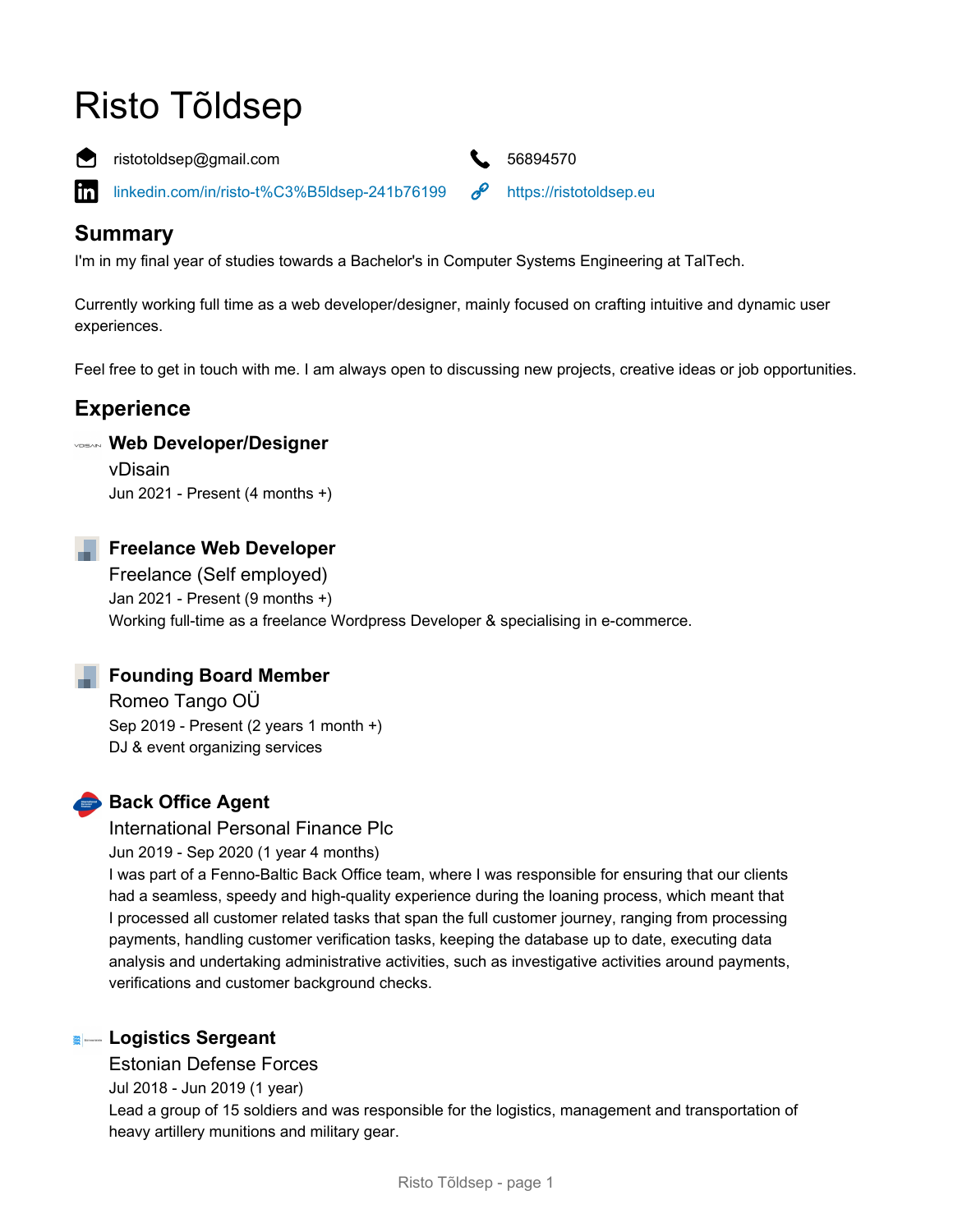## **Education**

## **TalTech – Tallinn University of Technology**

Bachelor's degree, Computer Systems Networking and Telecommunications 2019 - 2022



#### **Gustav Adolf Grammar School**

High School Diploma, English-Mathematics 2015 - 2018

**Lagedi Primary School** 2006 - 2015

**Zero To Mastery Academy** Web Development 2020 - Present

## **Licenses & Certifications**

- **Succeeding in Web Development: Full Stack and Front End** LinkedIn
- **In Strategic Thinking LinkedIn**
- **Frogramming Foundations** LinkedIn
- **Certificate in Advanced English (C1)** Cambridge Assessment English 17CEE0045112
- **In Mobile Marketing Foundations** LinkedIn
- **In IT Security Foundations: Core Concepts LinkedIn**
- **Find Learning PC Maintenance and Performance** LinkedIn
- **In IoT Foundations: Fundamentals** LinkedIn
- **DevOps Foundations: Lean and Agile** LinkedIn
	- **Build Your First React Website** Coursera 6PLAFPF3F4H2